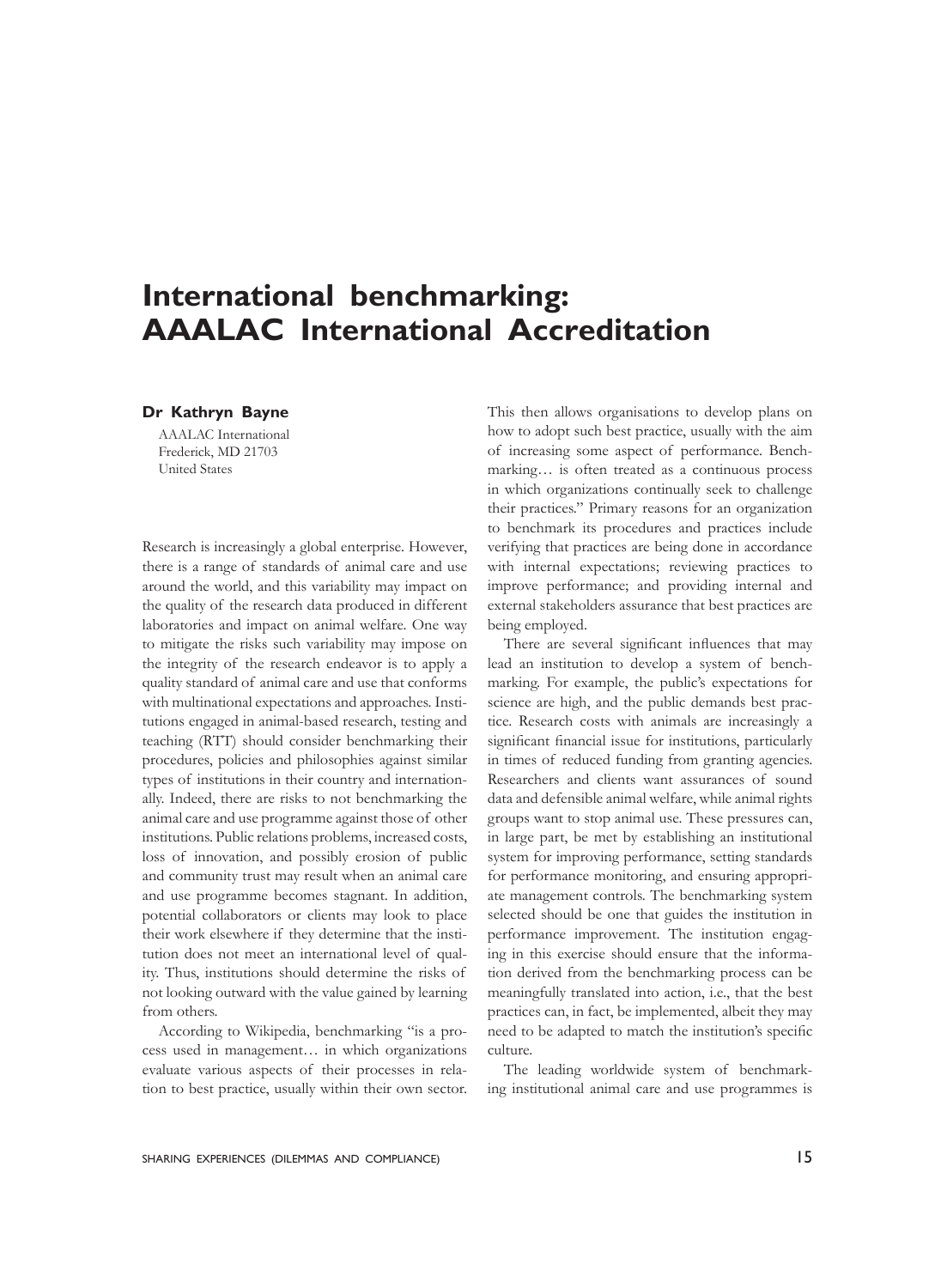that provided through the accreditation programme of the Association for Assessment and Accreditation of Laboratory Animal Care International (AAALAC International). AAALAC International is a private, nonprofit organisation that promotes the humane treatment of animals in science. It is the sole organisation that accredits programmes using animals in RTT worldwide, currently accrediting more than 750 programmes in 29 countries. AAALAC is in a unique position to benchmark animal care and use programmes as, collectively, the expert teams that conduct the on-site evaluations have visited an average of 212 institutions each year for the last six years. Thus, the AAALAC site visitors have a profound depth of experience in reviewing a wide range of animal care and use programmes. The standards used in the evaluation include the country's regulations and policies, the overarching principles of the *Guide for the Care and Use of Laboratory Animals* (National Research Council 1996), and any local/institutional guidelines and policies in place. An additional important component of the AAALAC International accreditation process is the application of the Three Rs to the review of the animal care and use programme as these are key precepts of the *Guide*.

Use of the AAALAC International accreditation programme as the metric for benchmarking is further enhanced by the peer-review basis for the assessments. For example, the composition of the site visit team is tailored to the institution's RTT programme, and includes team members familiar with the species used at the institution and the types of research done there. The team members are colleagues who share similar experiences to the institutions they visit. As an example, a site visitor who works at a diverse academic programme would be well-qualified to conduct a site visit to another large, complex academic institution. Additional layers of peer review are applied to the assessment process as the report of the site visit generated by the site visitors undergoes a thorough review by several other members of the Council on Accreditation, including very senior members on the Council who serve as elected Officers of the Council. The letter that will be sent to the institution indicating the institution's accreditation status is carefully crafted, based on the review of the site visit report by the Council. The letter then also undergoes further detailed review by the Council Officers and senior staff within AAALAC International. These multiple layers of peer review help to ensure an accurate assessment of the animal care and use programme and a product (i.e., the accreditation letter) that is designed to be meaningful and resourceful to the institution.

There have been several concrete improvements in animal care and use programmes around the world resulting from participation in the AAALAC International accreditation programme. These include: 1) enhancing the level of veterinary care provided to animals; 2) ensuring a sound system of review of animal use proposals and of the animal programme; 3) enhancing worker safety; 4) providing enrichment to animals; and 5) basing the animal programme on the principles of the Three Rs. Two examples are considered here in more detail.

### **Adequate Veterinary Care**

When assessing the adequacy of the veterinary care provided to animals, topics that may be reviewed include the veterinarian's experience with the species of animals used; his/her experience with the procedures being proposed (e.g., surgery, gavage, etc.); the training s/he received in veterinary medicine in general, and laboratory animal medicine more specifically; whether the veterinarian is receiving continuing education to stay current in the profession; and the responsibilities and authority for the animal care programme conferred upon the veterinarian by the institution. The AAALAC International site visit team would assess these factors, evidenced by the presence (or absence) of good medical records, an effective preventive medicine programme, an effective disease surveillance programme, and other related clinical elements of a programme of adequate veterinary care. The AAALAC site visitors would also determine the veterinarian's role in the Animal Ethics Committee (AEC; also known as the Institutional Animal Care and Use Committee or Animal Care Committee, depending on the country). The site visit team would examine the veterinarian's role in reviewing protocols, assisting with the choice of drugs used on the animals (e.g., analgesics, anesthetics), and whether the veterinarian is viewed as a partner in the research enterprise (i.e., is able to offer guidance to facilitate the research and ensure animal welfare).

Excellent resources that describe the laboratory animal veterinarian's roles and responsibilities in an animal care and use programme are the "Guidelines